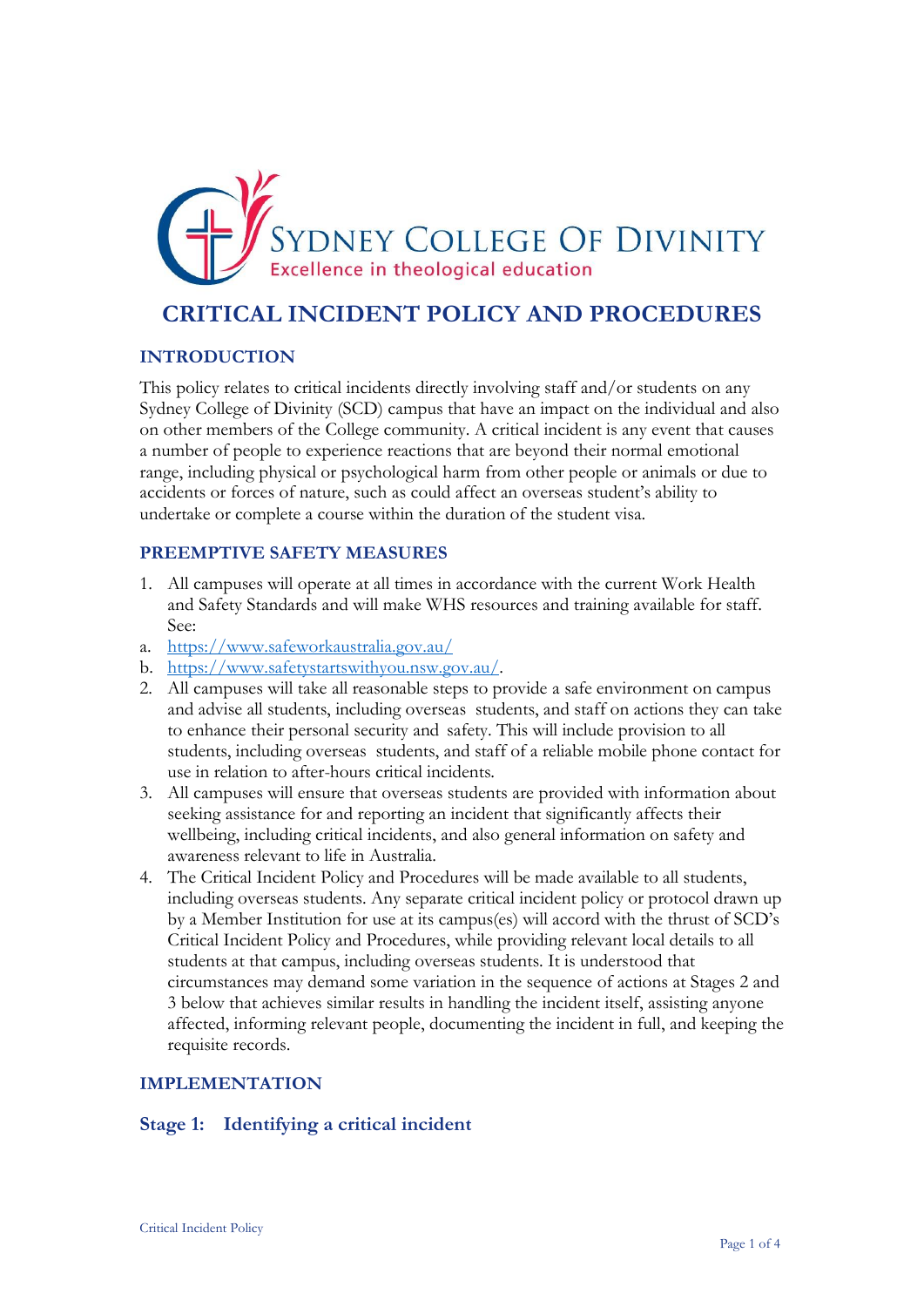

This policy relates to critical incidents that fall within any of the following criteria directly involving staff and/or students of the SCD, its Schools and its Member Institutions  $(MIs):$ 

- An incident that results in a physical injury requiring professional medical treatment occurring within the SCD Office of the Dean or Schools or its Member Institution's campus boundaries plus, for overseas students, off-campus.
- An incident that results in significant damage to the SCD or its Member Institution's facilities or property.
- An incident that threatens the safety of staff and/or students within the SCD Office of the Dean or Schools or its Member Institution's campus boundaries plus, for overseas students, off-campus.
- An incident that impacts significantly on the normal emotional experience of the College community.
- An incident that may be identified as falling outside of boundaries of what would be considered normally appropriate (e.g. sexual misconduct, physical violence, intimidation, etc.) that impacts significantly on student/student or staff/student relationships and interaction.

# **Stage 2: Action to be taken in relation to on-campus incidents**

- 5. This sequence is the norm for a critical incident, including any affecting overseas students – circumstances may demand some variation that achieves similar results in handling the incident itself, assisting anyone affected, informing relevant people, documenting the incident in full, and keeping the requisite records:
	- Any critical incident is reported to the person in charge of the campus at the time - Principal/Dean/Campus Co-ordinator/delegated officer – by any student or staff member who becomes aware of it.
	- Issues of safety are addressed immediately, using evacuation procedures and/or calling emergency services where necessary and following up the outcome.
	- The person in charge of the campus needs to ascertain the facts and be able to verify what was 'reported to have occurred' - this will involve both those who reported the incident and those involved. The reported facts will be documented at this stage by the person in charge.
	- The person in charge of the campus meets with and informs the critical incident team, which is normally the 'Executive Committee' for the campus and receives any relevant advice. Appropriate steps to be taken are planned and documented as soon as the nature of the incident allows.
	- The Student Support Officer (e.g. the Registrar or Academic Dean) and any additional counsellors required are contacted by the person in charge.
	- Remaining staff are informed by the person in charge, as appropriate.
	- Where appropriate, the clergy are informed.
	- The person in charge of the campus communicates with the students and college/campus community affected by the critical incident, being mindful of legal and privacy constraints.
	- Siblings and close friends of the victims are informed individually and the emergency contacts for overseas students affected are contacted and informed.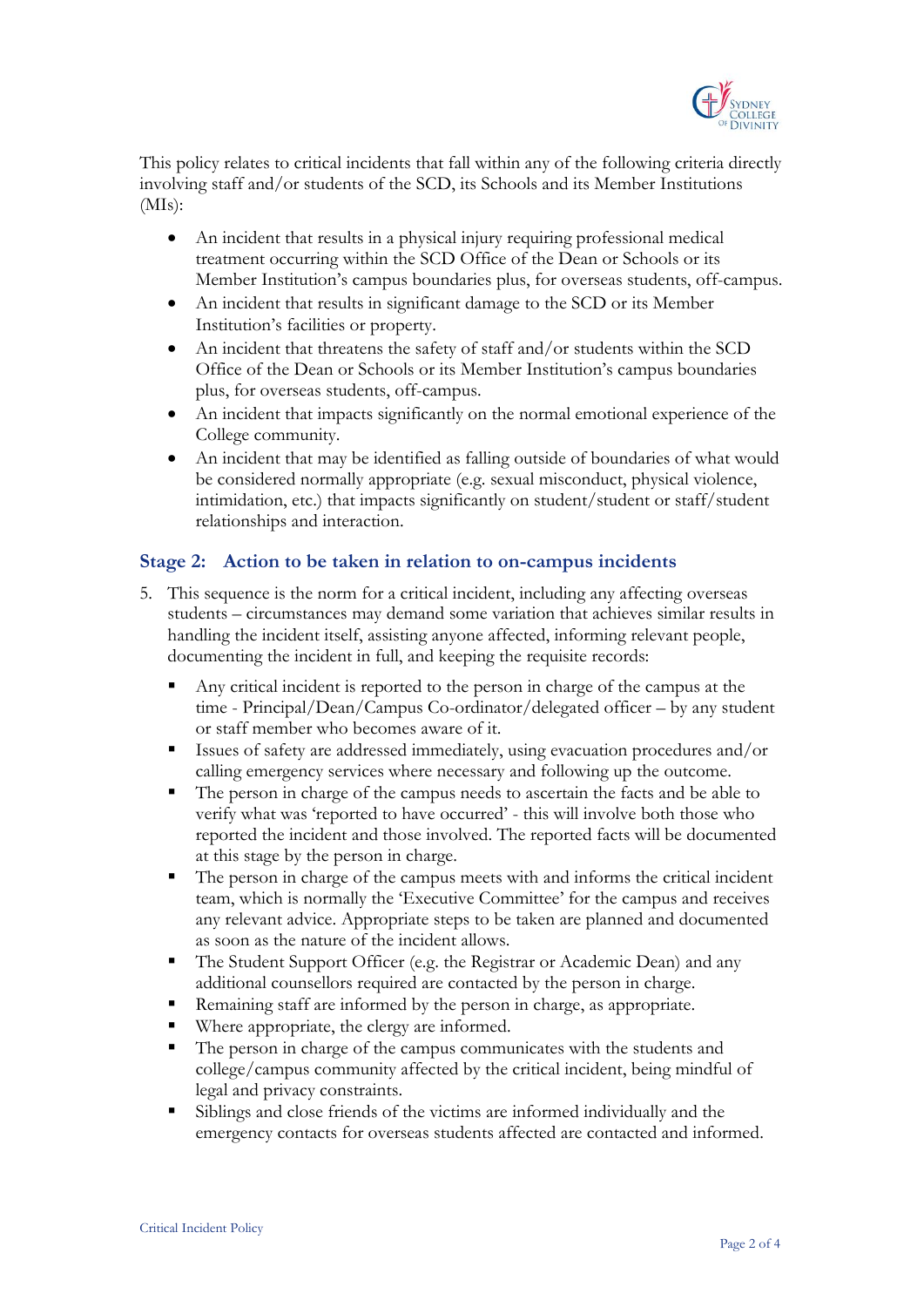

- The person in charge of the campus informs the rest of the campus community, if appropriate.
- The person in charge of the campus contacts organisations and individuals for additional assistance if required.
- The person in charge of the campus informs the Office of the Dean of the critical incident.
- The person in charge of the campus informs the relevant consulate for overseas students affected, as appropriate.
- All students and staff members are informed of counselling and assistance available.
- The person on charge of the campus will establish a supportive, calm atmosphere by maintaining normal procedures as far as possible.
- The person in charge of the campus plans the response to the media, as required.
- The Chaplain prepares memorials or prayer services, if required.
- The details of the event and all steps that were followed must be documented and held on file by the person in charge for prompt communication to the Office of the Dean as soon as possible (see Stage 4 below).
- If overseas students are absent from their studies as a result of the critical incident, the person in charge will make every effort to maintain contact with the overseas students and/or those taking care of them until the situation is resolved, for these reasons: (i) appropriate pastoral care should be made available, if appropriate, as a tenet of the SCD and its Member Institutions; (ii) SCD must be in a position to report variations to student enrolments on PRISMS as required.

# **Stage 3: Additional actions to be taken in relation to off-campus incidents involving an overseas student**

In addition to the steps outlined above, the person in charge will undertake these further actions in relation to incidents that occur off-campus and affect overseas students:

- Ensure overseas students are aware (i) that the College will assist them in the event of a critical incident that occurs off-campus, (ii) that the practical assistance will be available immediately, as possible, and (iii) that the College will assist them with any flow-on effect on their physical and psychological wellbeing, their studies, and/or their visa. Immediate practical assistance might, for instance, involve calling emergency services on behalf of overseas students affected and following up the outcome, informing those with whom the students affected live in Australia, if appropriate, or otherwise acting on an immediate request from the students affected, as appropriate (e.g. to have things fetched to them in hospital).
- Inform family or emergency contacts overseas of the incident, if appropriate.
- Provide guidance to family or emergency contacts overseas in relation to travel to Australia to support overseas students, if appropriate.
- Advise overseas students involved in a critical incident to consult the Department of Home Affairs as soon as possible, if their COE and visa may be affected.
- If overseas students are absent from their studies as a result of the critical incident, the person in charge of the campus will make every effort to maintain contact with the overseas students and/or those taking care of them until the